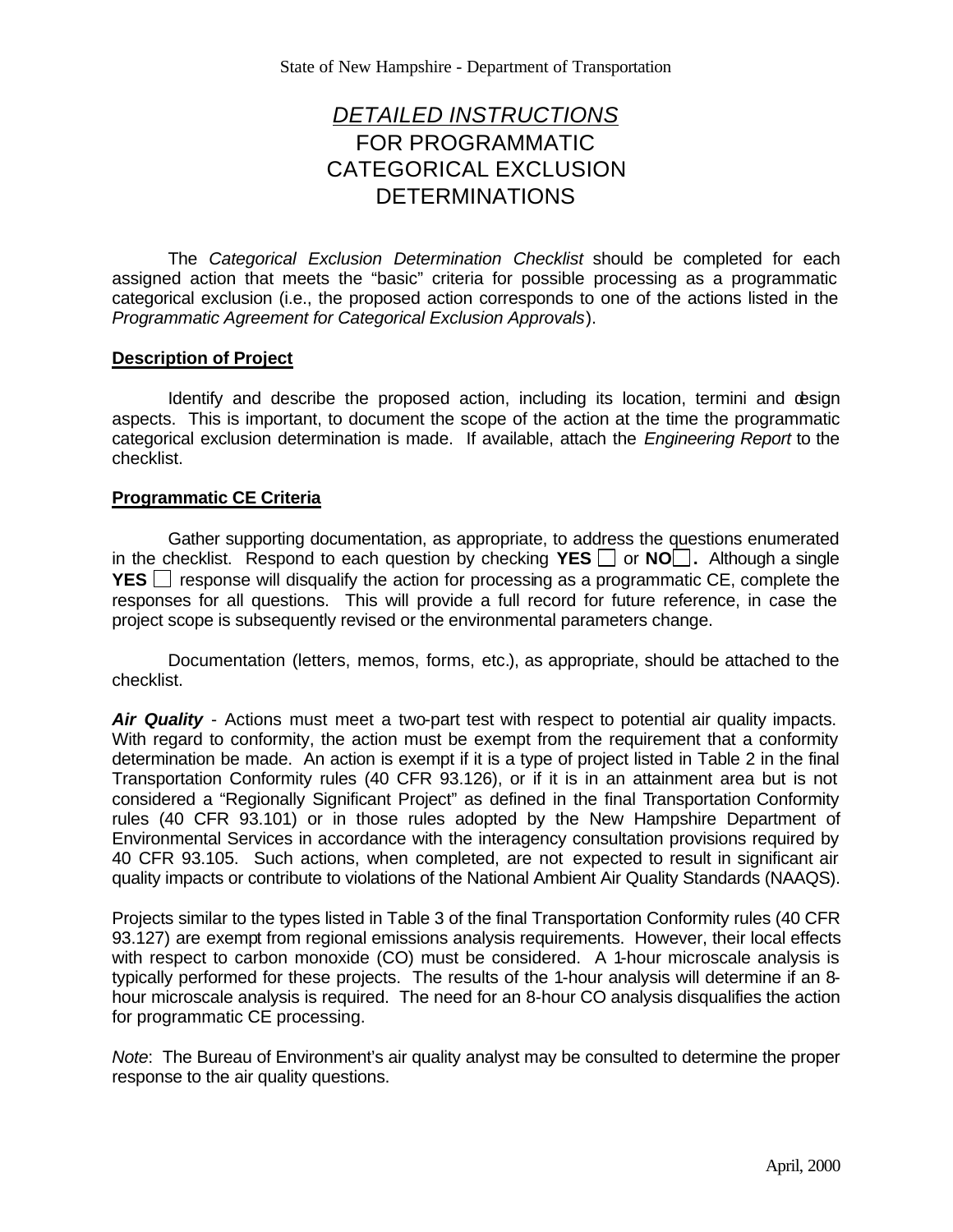**Cultural Resources** - Section 106 of the National Historic Preservation Act of 1966 and the Advisory Council on Historic Preservation's implementing regulations (36 CFR 800) require Federal agencies to take into account the effects of federal undertakings on properties eligible for or listed in the National Register of Historic Places. In doing so, these agencies, in cooperation with the State Historic Preservation Office, must make a "Determination of Effect" on all actions that use Federal funds or require Federal licenses, permits or approvals. A determination of "No Historic Properties Affected" qualifies the action for programmatic CE approval.

*Note*: The consultant should contact the State Historic Preservation Office within Division of Historical Resources to determine the proper response to the cultural resources question. In addition, the consultant may utilize the Bureau of Environment's monthly cultural resource meetings to for help in assessing impacts to cultural resources.

*Endangered Species* - The consultant will contact the NH Natural Heritage Inventory (NHNHI) and the US Fish & Wildlife Service (F&WS) to determine if species and/or critical habitat of species protected by the federal Endangered Species Act, the state Endangered Species Conservation Act of 1979 and the state Native Plant Protection Act of 1987 are present within the action area. If species/habitat are present, the consultant will follow up with the appropriate agency(ies) to determine the effect of the action. This may involve field investigations by qualified personnel and identification of special precautions, seasonal restrictions on work activities and/or mitigative measures. If it is concluded that the action will not impact these resources, the programmatic CE will apply.

*Note*: The consultant will need to contact the NH Fish & Game Department only if so directed by the Coordinator of the NH Natural Heritage Inventory Program

*Floodways* - The consultant will review the National Flood Insurance Program maps (Flood Insurance Rate Map [FIRM], Flood Boundary & Floodway Map, or Flood Hazard Boundary Map, as available) to determine if an action is located in a regulatory floodway. If so, a hydraulic analysis is necessary to determine if flood levels will rise or fall. The required level of analysis should be determined through consultation with the engineering staff and confirmed by the NH Office of Emergency Management (OEM) and/or the NH Office of State Planning (OSP). If the analysis concludes there will be no rise in the flood elevation greater than one foot over the established Q 100 floodplain elevation, as confirmed by OEM or the Federal Emergency Management Agency, as appropriate, the action does not encroach and qualifies for programmatic CE approval.

*Noise* - Federal regulations (23 CFR 772) and NHDOT policy require the consideration of noise abatement measures where traffic noise impacts have been identified in conjunction with a Type I highway project. A Type I highway project entail construction on a new location or the physical alteration of an existing highway that significantly changes either the horizontal or vertical alignment or increases the number of through-traffic lanes. To qualify for programmatic CE approval, the proposed action must not be a Type I project.

*Note*: The Bureau of Environment's noise analyst may be consulted to determine the proper response to the noise questions.

**Right-of-Way** - To qualify for programmatic CE approval, actions must meet a two-part test with respect to potential right-of-way impacts. First, the action must not require the acquisition of residences or businesses. The acquisition of unoccupied buildings, including garages, barns, storage facilities, vacant domiciles, vacant commercial establishments, etc., will not preclude the use of the programmatic CE, unless such acquisition is deemed to have a substantial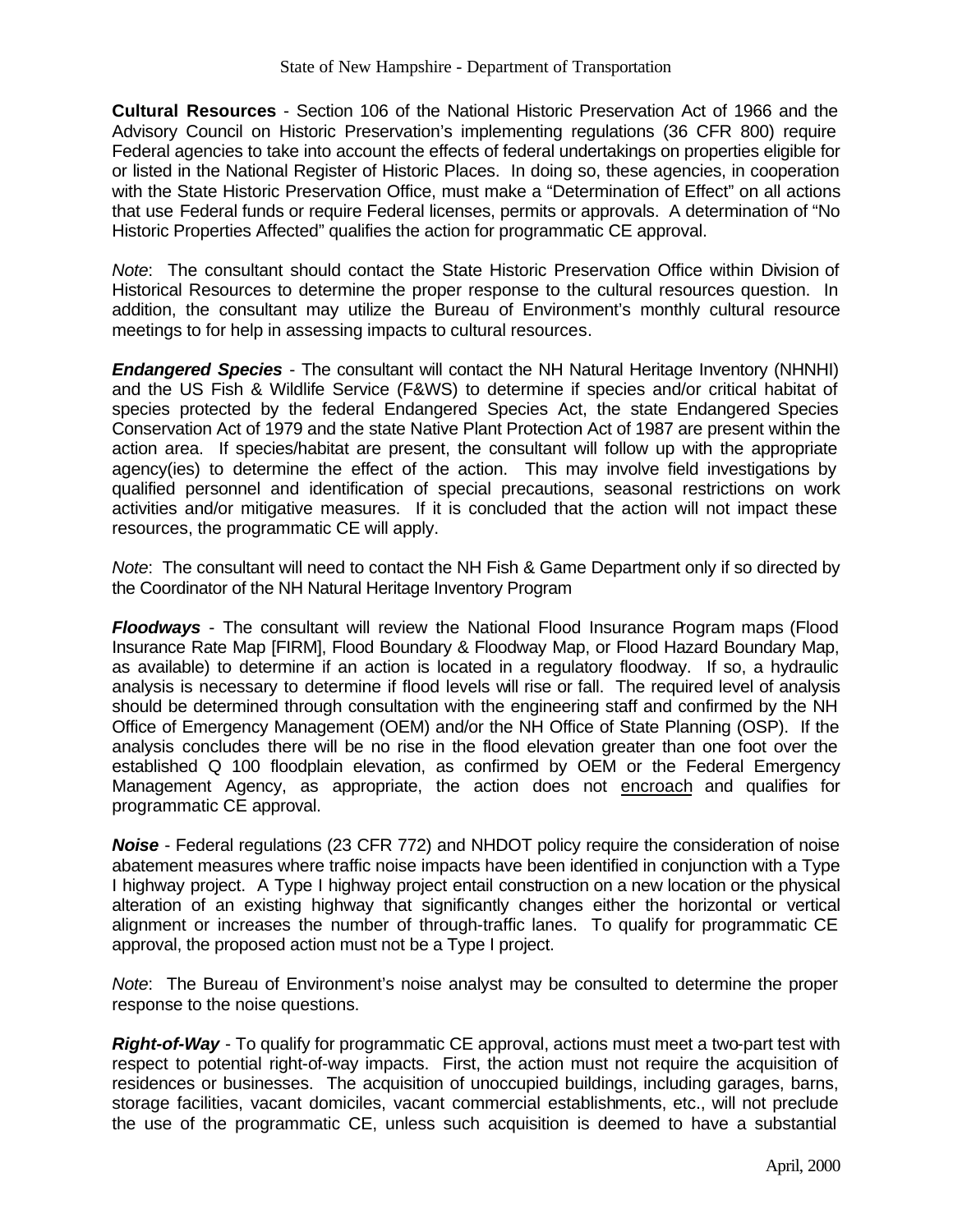adverse effect on the value of the property or impedes the operation of business enterprises on the property. Second, if the action requires fee simple acquisition or permanent easements that will impair the function of the property, the programmatic CE will not apply. These right-of-way "tests" are independent of any cultural resource, Section 4(f) or Section 6(f) impact determinations required for programmatic CE.

*Note:* As appropriate, an analysis of the effects of property acquisition should be completed and attached to the checklist.

**Section 4(f)** - Section 4(f) of the US Department of Transportation (USDOT) Act of 1966 does not allow "the use of land from a significant publicly owned public park, recreation area, or wildlife and waterfowl refuge, or any significant historic site unless a determination is made that there is no feasible and prudent alternative to the use of land from the property and the action includes all possible planning to minimize harm to the property resulting from such use." "Use" is defined as a permanent easement, fee acquisition or "constructive use" of a property. "Constructive use" occurs when the proximity impacts of the action on the property, without acquisition of land, are so great that the purposes for which the 4(f) property exists are substantially diminished. Any use of 4(f) property will disqualify the action for programmatic CE processing.

*Note:* The lead USDOT agency, typically FHWA, determines whether 4(f) applies to an action. The Federal, State or local officials having jurisdiction over the 4(f) property make the significance determination.

**Section 6(f)** - The Land and Water Conservation Fund Act of 1965 provides for the preservation and development of quality outdoor recreation resources. Section 6(f) of the Act states, in part, that no property acquired or developed with funding assistance authorized by this Act shall be converted to non-recreational uses without the approval of the Secretary of Interior. If an action requires such conversion, it will not be eligible for programmatic CE approval.

*Note:* New Hampshire administers the state's 6(f) lands through the NH Department of Resources and Economic Development (DRED), Division of Parks and Recreation. The State Liaison Officer at DRED should be consulted to determine if actions involve 6(f) lands and whether or not the proposed use of such lands constitutes a conversion.

**Water Quality** - Actions have the potential to impact water quality of both surface and ground waters. Impacts can be temporary (construction phase) and/or longer-term, and they can vary in magnitude. Typically, temporary impacts associated with small projects of short duration can be minimized by the effective use of proper erosion and sedimentation controls and storm-water management measures. These impacts should not result in substantial impairment of water quality. Such actions will normally qualify for programmatic CE approval. However, if the receiving waters are sensitive resources (e.g. Class A waters, as designated by the NH Department of Environmental Services [DES], public water supplies, etc.), the potential for temporary and/or long-term impacts is greater and the programmatic CE will not apply. Similarly, larger projects that affect sensitive resources or have the potential for sustained or cumulative impacts resulting from protracted construction operations or long-term, high-volume runoff will not be eligible for programmatic CE approval.

*Note*: Consult with DES, as necessary, to determine if sensitive water resources are present and to determine the magnitude of potential impacts.

**Wetlands** - Impacts to wetlands (i.e. dredge, fill, drain, etc.) require a permit from the NH Department of Environmental Services, Wetlands Bureau (NHWB), and/or the US Army Corps